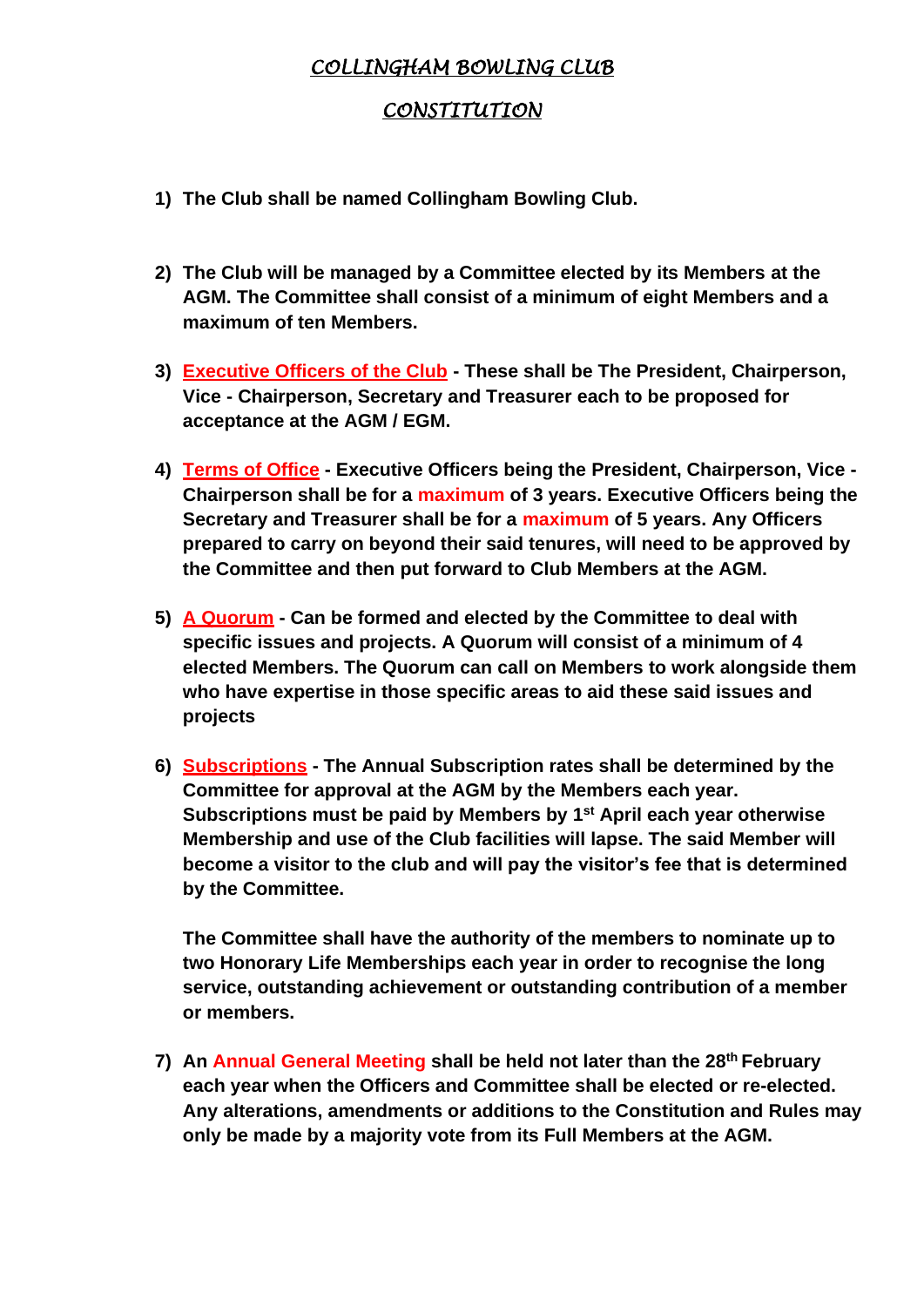- **8) Auditing of Accounts – The Treasurer shall prepare the Annual Accounts for the club which shall be audited by a competent person. The Treasurer will present the Audited Accounts at the AGM / EGM. Each Member shall receive a copy of the Audited Accounts.**
- **9) The Bowling Green shall be open for play at the discretion of the Committee considering advice given by the Greenkeeper and team. If the Green is unfit for play, then a Notice to that effect shall be exhibited and strictly observed by all members and guests. The Greenkeeper and team will be consulted on all matters relating to the status and condition of the green.**

**Additionally, if the green is considered unfit to play at the commencement of, or during the course of a match, then it is the decision of the two captains concerned as to whether or not play should be abandoned.**

- **10) League Delegates will ensure feedback to the Committee on all aspects from the various Association meetings they attend. The Officers and Committee shall have the authority then to deal with any matters that have arisen.**
- **11) An Extraordinary General Meeting may be called by the Secretary acting on instructions from the Committee or by any 12 Members. A letter requesting such a meeting must have the signatures of 12 (twelve) Members and passed to the Secretary. The Secretary must give Members a minimum of 14 days notice of such a meeting and also state the nature of the business to be discussed.**
- **12) The Club Captain – he / she will be responsible for resolving all disputes regarding players and their respective Captains. The decision of the Club Captain regarding all issues will be final.**
- **13) Club Viability – In the event of the Club entering a position where its viability is in doubt, an EGM shall be called before the Club ceases to operate. The Committee Members at the time of the decision to cease operation shall be responsible for the distribution of any Assets of the Club and shall notify All Members accordingly**.